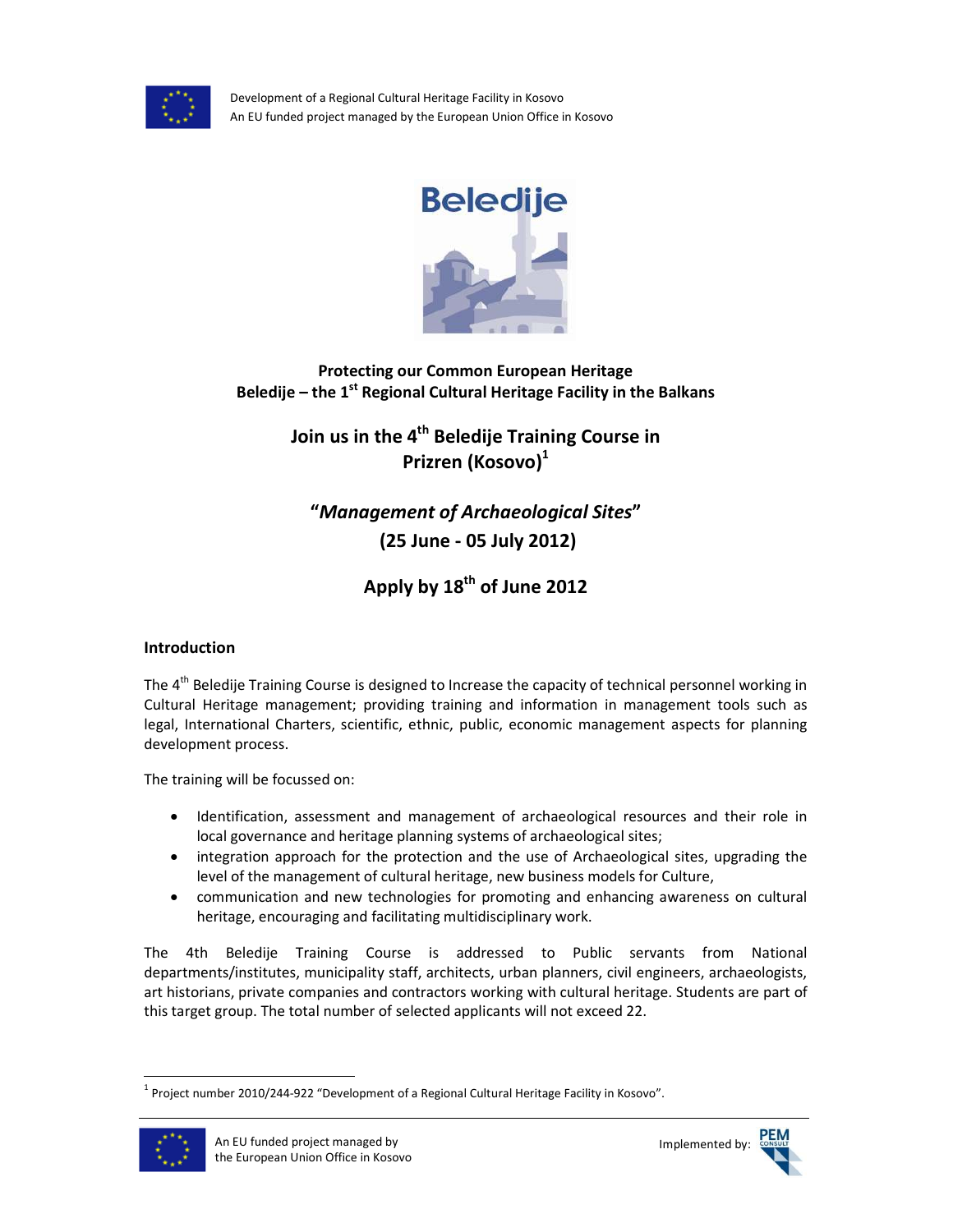Participants will follow a schedule combining theory with actual documentation works supervised by architects, urban planners and archaeologists on a vernacular monument in the historical city of Prizren. A study tour will be organized to Ulpiana and Hariljac.

## **Objective and purposes**

The objective of the 4<sup>th</sup> Beledije Training Course is to ensure the development and sustainability of expertise in the field of management of archaeological sites. In this respect, the course purposes are to:

- Contribute to building a new and update approach on archaeological sites management and improving the understanding for participants from Western Balkans;
- Introduce mechanisms and appropriate tools for conservation, preservation, promotion and management of cultural heritage;
- Identify policies for preservation and integration of culture heritage into the local development;
- Promote sustainable management of heritage and its values and identify new economic models for local development
- Strengthen the role of local communities as active stakeholders by the identification of territorial cultural systems
- Identify communication and information tools for promoting and sharing knowledge.

## **Course structure**

The 4<sup>th</sup> Beledije Training Course will provide the following modules:

**Sustainable management of archaeological heritage** 

- **- Introduction to Management and Economics of Cultural Heritage**
- **- The economic and social value of heritage**
- **- Assessment of the economic value of cultural heritage**
- **- Local governance and partnerships**

**Local and global frameworks for Heritage management;** 

**National and International Policies for Archaeological site;** 

**Integrated approach for the protection and the use of Archaeological sites** 

- **Planning the Archaeological Sites management: research, analysis, survey and understanding a site;** 

**Diagnosis and planning for conservation: degradation and destruction** 

- **Methods and effective conservation strategies for archaeological sites**
- **Principles and practices for conservation;**

**Efficiency and Effectiveness in Heritage management**

- **Conservation and valorisation methods as well as the reconstruction of ruins: principles and practices**
- **Management of Archaeological Collections;**
- **Cultural Heritage as a lever to spun development** 
	- **Heritage as an asset for Local development**
	- **Development of the Territorial Cultural Systems;**

### **Cultural heritage presentation**

- - **Interpretation and communication of Cultural Heritage**
- **Heritage Communication and New technologies**



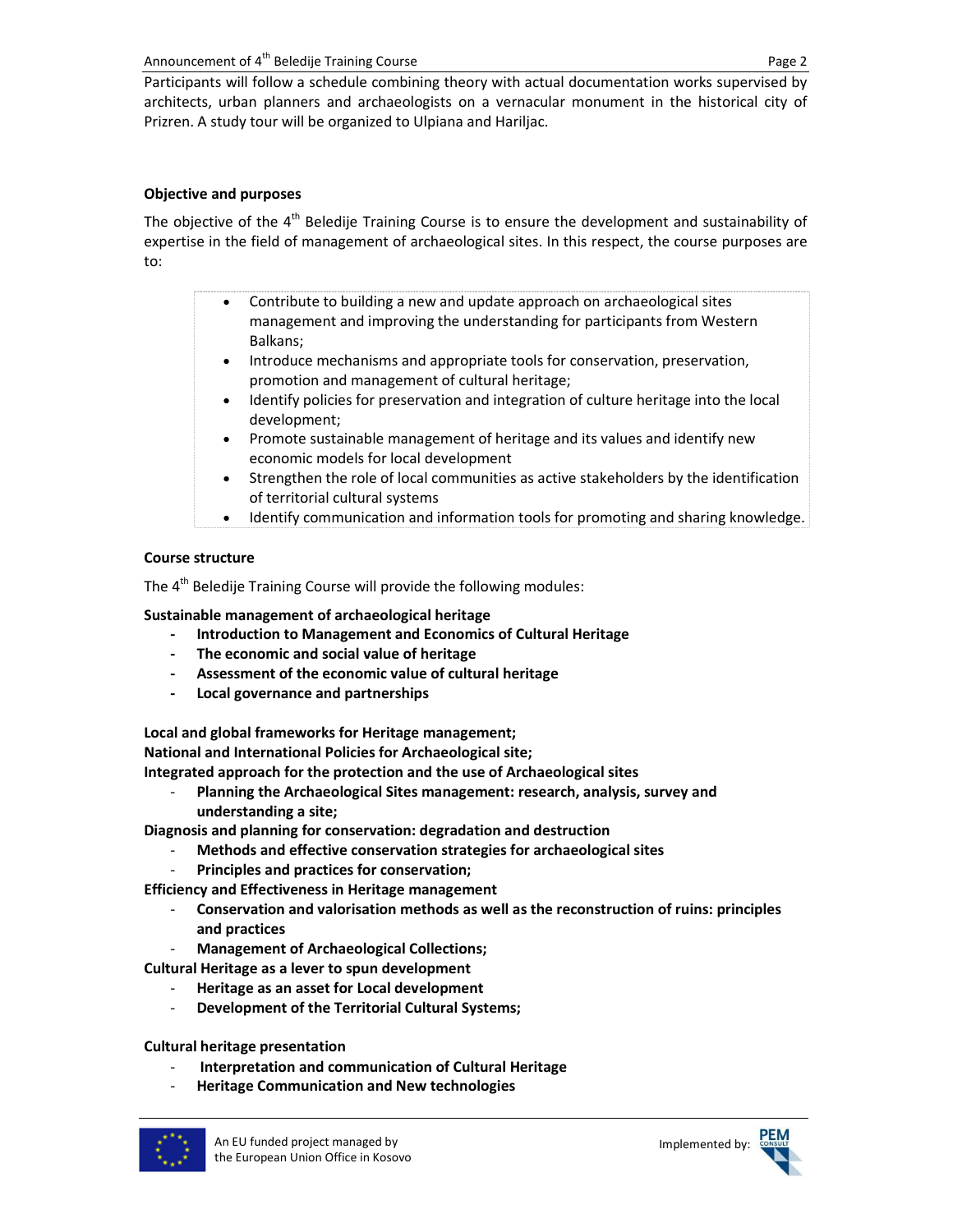## **Course locations**

- Prizren, Kosovo
- Ulpiana and Hariljac

## **Allowances and Accommodation**

Daily allowances will cover meals and accommodation. Participants will stay in Prizren with transport provided to Ulpiana and Hariljac for the study tour.

## **Documents required for application**

- Signed Application Form through e-mail
- CV (indicating relevant experience in cultural heritage)
- Motivation letter (maximum one page describing main skills, motivation, expectations from the course, plan to apply and share the knowledge to be acquired)
- Signed letter of support from a supervisor confirming leave of absence from work for the duration of the course